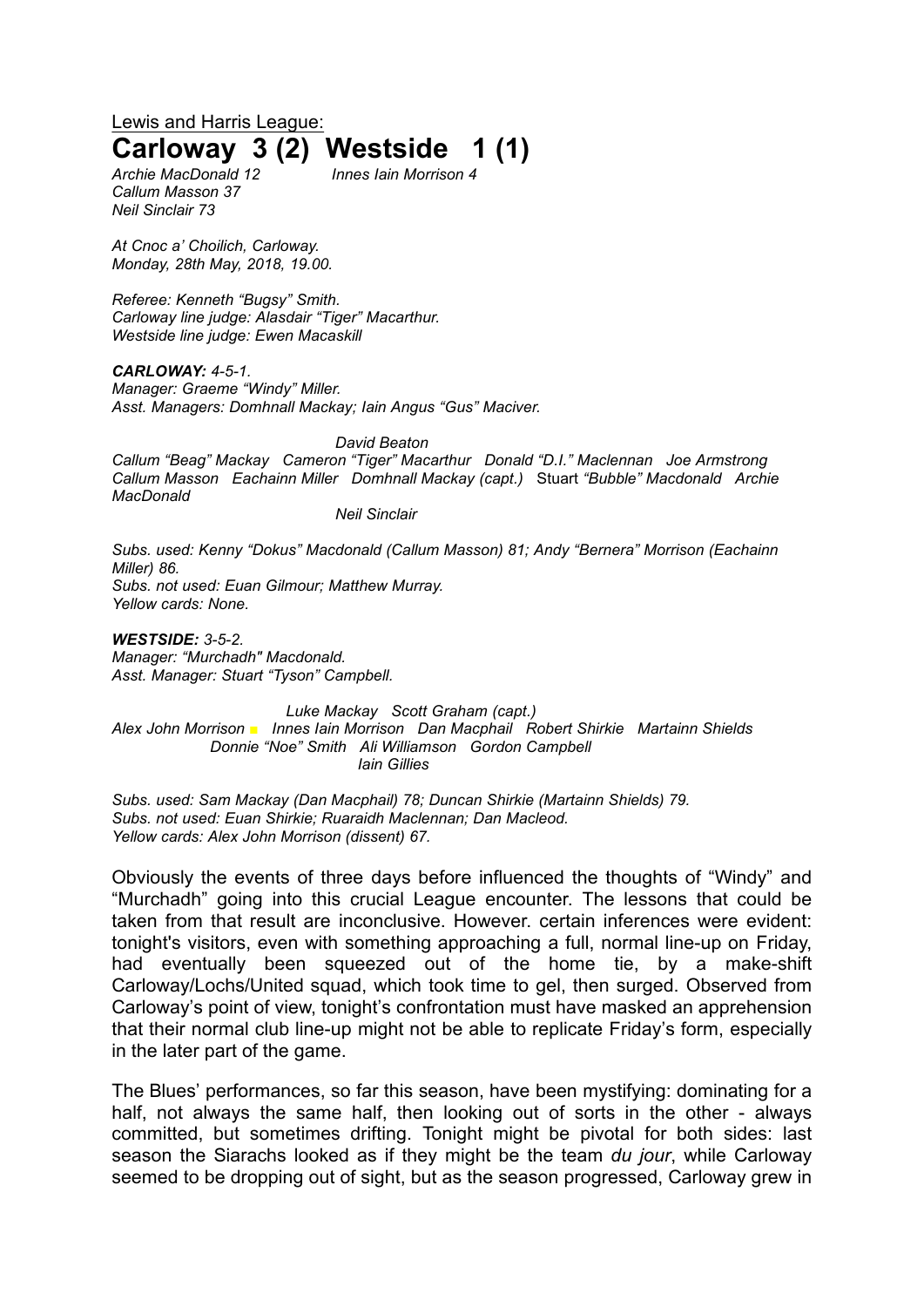strength as West faded dramatically. Coming into this fixture, the sides' League fortunes already seemed to be gradually diverging: Westside going for it in the top half, among the challengers, beside Ness, Point, and Lochs; Carloway, struggling, in the lower half, with Back and the Stornoway sides, trying to find a definitive shape for the rest of the campaign. In other words, this had all the appearance of a "mustwin" fixture for both sides, for different reasons - either to stay in the challenging pack, or join it.

In light of availability, na Gormaich's team-line was largely as predicted. David Beaton returned in goal, while Callum "Beag" Mackay stepped back from right wing/forward to right back/wing to allow Calum Masson to return in front of him to support Neil Sinclair, up front in place of Hamish Macdonald. Westside were familiar, though the captain, champion header-of the-ball, Scott Graham, started up front, with Innes Ian Morrison, in left midfield to the left of Dan Macphail.

Summer had arrived on the west of Lewis. A glorious, cloud-free evening, a light breeze, and a midge-free Cnoc a' Choilich welcomed 22 local heroes to battle for supremacy on George Spy's exquisitely cut pitch, which itself seemed worthy of a Chelsea Flower Show prize. An enormous partisan crowd had hardly greeted neighbours and friends before the Siarachs had struck through a piece of outstanding opportunism. In 4 minutes a Shields free-kick, from 22 metres on the Carloway right, was headed clear by Mackay to the edge of the area. Luke Mackay's attempt was blocked, the ball coming out to the West right, where Graham took possession, 25 metres from goal. As his marker moved on him, he turned right, then twisted and turn to his left to lay the ball off to Innes Iain square. Morrison had time to look up then send a brilliantly-flighted right-footer over the ruck and deep into Beaton's left-hand corner (**0-1**).

Nevertheless, the lead only lasted 7 minutes, before a Domhnall Mackay free-kick, to the right of the centre-line, came in high over the West back-line. Smith couldn't quite reach it and it skited on to the left, where Archie MacDonald managed to muscle his way behind Campbell and bring the ball down. As Gillies advanced, he fired the ball home from 14 metres, low to the keeper's left (**1-1**).

Two minutes later Miller was supplied in the centre circle, and stormed forward, then picked out Callum "Beag", diagonally on his right. Callum "Beag" immediately broke at speed behind Morrison. His searching cross, 18 metres from the line, was headed out by Smith, but MacDonald, following up on the left, took possession, only for his attempt from 20 metres to be blocked. Then a second drive by Mackay was blocked by Williamson, before the ball was cleared.

In 22 minutes, the home side survived a penalty claim when a Shields corner from the Siarach right was met perfectly by Graham, 16 metres out and just inside the near box. His strong header shot across goal diagonally but a Mackay elbow appeared to prevent it beating Beaton inside his right-hand post. As West turned the screw, they came close again in the 28th minute when Graham, fed by Campbell and coming to midway within the Carloway half towards the right, found Mackay in front of him, but the young star's instant strike was blocked by the covering Mackay. The ball came back to Shields, 20 metres from goal on the right. The wing-man then turned in square and smacked a low left-footer which Beaton did well to beat away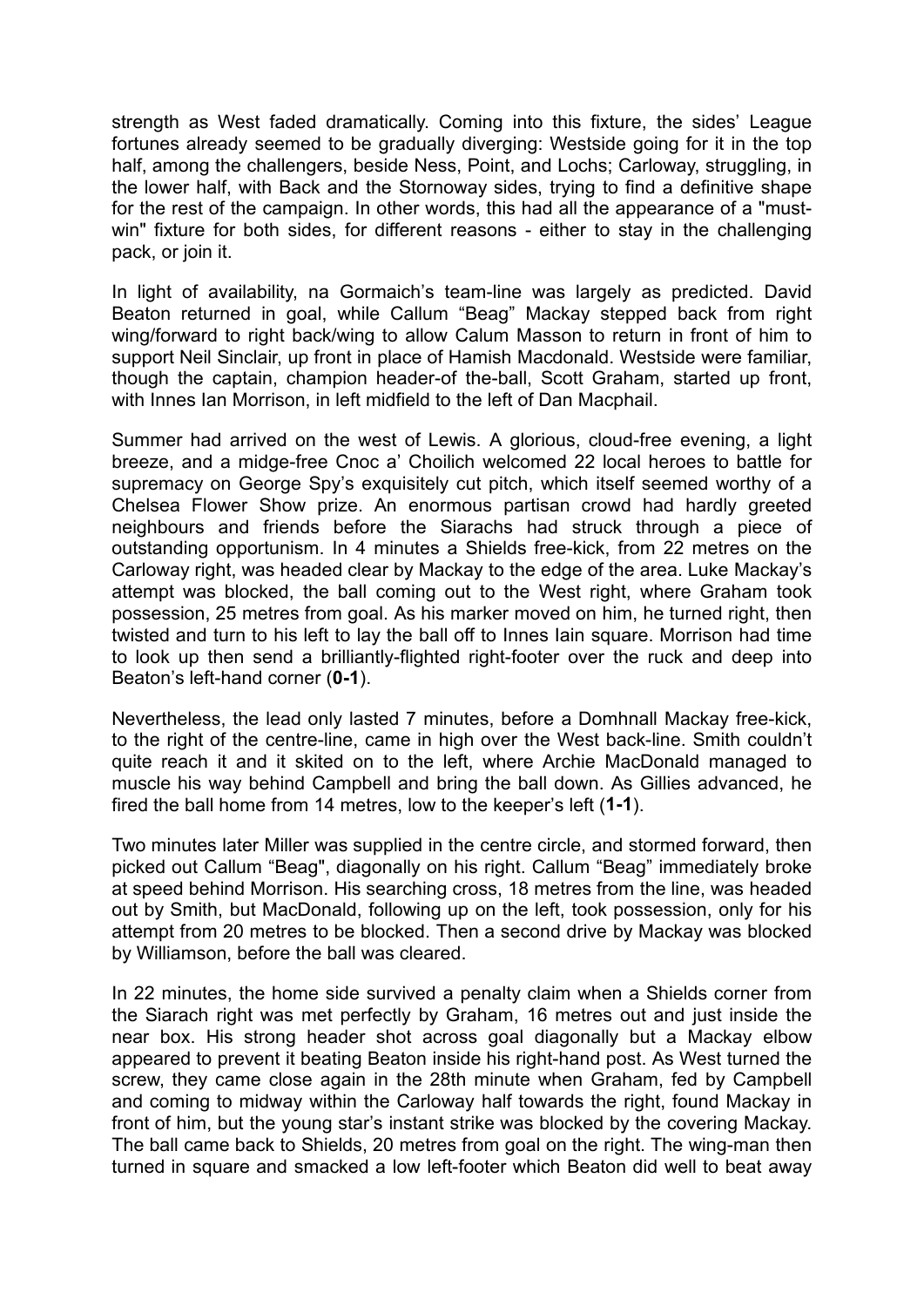to his right, then to block a second attempt by the supporting Mackay for a corner.

However, it was a sharp, breaking move that gave na Gormaich the lead in 37 minutes when a Mackay/"Bubble"/Masson move through the centre circle saw the ball played straight forward to Sinclair, facing them, midway within the West half. He contrived to wriggle off Smith to his left, then send a crisp right-foot forward diagonal to Masson, breaking forward like Alan Wells behind Morrison towards the right touch-line. Sixteen metres from the line and 12 outside Gillies' left-hand post, he suddenly checked, then jinxed straight back leftwards across Williamson, before lifting the neatest of left-foot lobs over the approaching keeper and inside the far post. A beauty! (**2-1**).

In 41 minutes Carloway manufactured another golden chance to increase their lead, when Masson played a short corner on the right back to Callum "Beag". His perfect cross glanced off a head or two in the centre before reaching Archie MacDonald, coming in at the back post, but his immediate attempt from 16 metres soared high over Gillies' bar.

## **Half-time: Carloway 2 Westside 1**

It was unforgiving, combative fare, Cup Final stuff in appearance as the significance of the occasion appeared to impel the combatants forward, through their opponents. And it was unrelenting. In 46 minutes, a Shields corner on the right was met full-on in the centre, 16 metres from goal, by Graham, but whizzed a foot over the central bar. Carloway replied two minutes later when "Bubble" and Mackay combined to send Callum "Beag" free down the right touch-line. His searching cross, 16 metres from the line, cleared Sinclair and Smith in the centre but was gathered by Miller beyond the far post. He checked back from the bye-line and 12 metres out whipped round to send a nasty low right-foot hook to the right of Gillies, guarding his near post, but the keeper got down sharply to push the ball away for a corner.

In 51 minutes Carloway almost put more distance between themselves and West as "Bubble" raced through the centre from his own half to find Miller in front of him. The young-blood wasted no time and sent the early Cantona inside "Noe" for Sinclair to ghost behind him into the box. Gillies rushed out as the Barrach hammered a low right-footer to his right, managing to partially block it, but the power of the shot took it through him, yet, miraculously, Ali Williamson had appeared on the goal-line behind him, to block the ball away.

The Siarachs tried to claw themselves back into contention in 56 minutes when a thunderous Shields free-kick from midway within the centre of the Carloway half was headed straight up and away by Mackay,16 metres out in front of his own goal, but it was in 69 minutes that the visitors' big opportunity to regain equality came - and went. As a Carloway attack broke down midway within the West half, Morrison found Graham facing him on his right, just inside the opposition half, and the captain immediately hooked a left-foot lob over the high back-line, for Mackay to charge through unmarked into the left of the box. However, Beaton read it and came racing out just in time to beat away the young striker's attempt to lift the ball over him just inside his box.

Three minutes later it suddenly became a lot darker for Westside. An attack broke